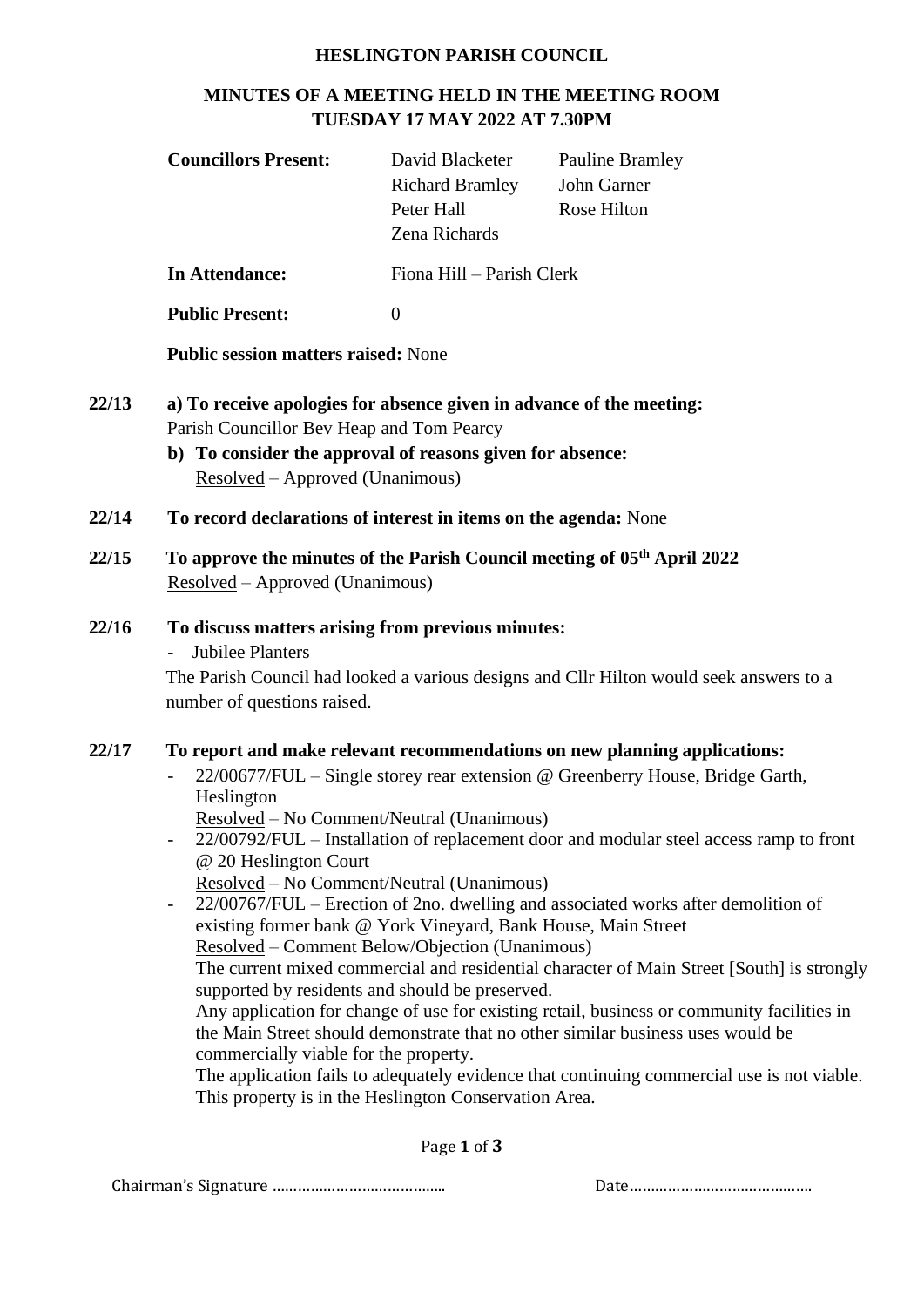### **22/18 To discuss the Neighbourhood Plan**

- Affordable Housing –

Resolved - The Parish Council would ask their consultant, if a policy linked to CYC could be included in the NP document (6 votes in favour, 1 against). If not, this could be followed up, separately at a future date.

- Locality Grant Application – The Parish Council would apply for a grant of £10,000

# **22/19 To discuss financial matters with Responsible Financial Officer:**

- Bookkeeping for current year to date Parish Councillors had received a bank reconciliation totalling £54794.14, along with linked Income & Expenditure reports
- Financial Management:
	- Internal Controls These were conducted and everything was found in order
- Payment Approval:

| $, \ldots$                      |                             |         |
|---------------------------------|-----------------------------|---------|
| Parish Clerk                    | Salary                      | £       |
| Lengthman                       | Salary                      | £       |
| <b>YLCA</b>                     | Subscription                | £216.00 |
| <b>Jack Barber</b>              | <b>Website Hosting</b>      | £114.00 |
| CYC C/o Cllr Bramley            | <b>Black Bin</b>            | £45.00  |
| Glasdon                         | <b>Bench Plaque Balance</b> | £19.22  |
| Resolved – Approved (Unanimous) |                             |         |
|                                 |                             |         |

# **22/20 To receive reports from representative of outside bodies as follows:**

- Ward Councillors Update on various outstanding Ward issues requested nothing received
- North Yorkshire Police Report April 2022 at end of minutes
- Good Neighbours Forum/Heslington East Community Forum Next meeting in June
- Ouse and Derwent Drainage Board NTR
- Sportsfield NTR
- Alms Houses NTR
- Meeting Room Cllr Garner reported that it was still going OK.

# **22/21 To discuss/agree actions with long-standing matters:**

- Appearance of village
	- Fly Tipping on Brend Lane had not been removed
	- Meeting Room Excess Waste Thanks to Cllr  $\bf{R}$  Bramley for continuing to dispose of this
- **-** Highway matters**:**

- Zebra crossing by the Outgang -

The Parish Council was awaiting a response from Cllr Aspden

- Cycle Racks

The Parish Council was awaiting a response from Ken Hey/ Greg Morgan at City of York Council - City of York Council:

- Article 4 (2) Direction – the Parish Council was still awaiting an update from Edward Freedman

- Local Plan – The Phase 2 hearings had started. Cllr Hilton gave an update. Individual Cllrs had attended some hearings.

- University of York:

- Anti social behaviour – Loud vocal noise experienced on Graduation days.

- Communication: – Website – Up to date with info received

Page **2** of **3**

Chairman's Signature ………………………………….. Date…………………………………….